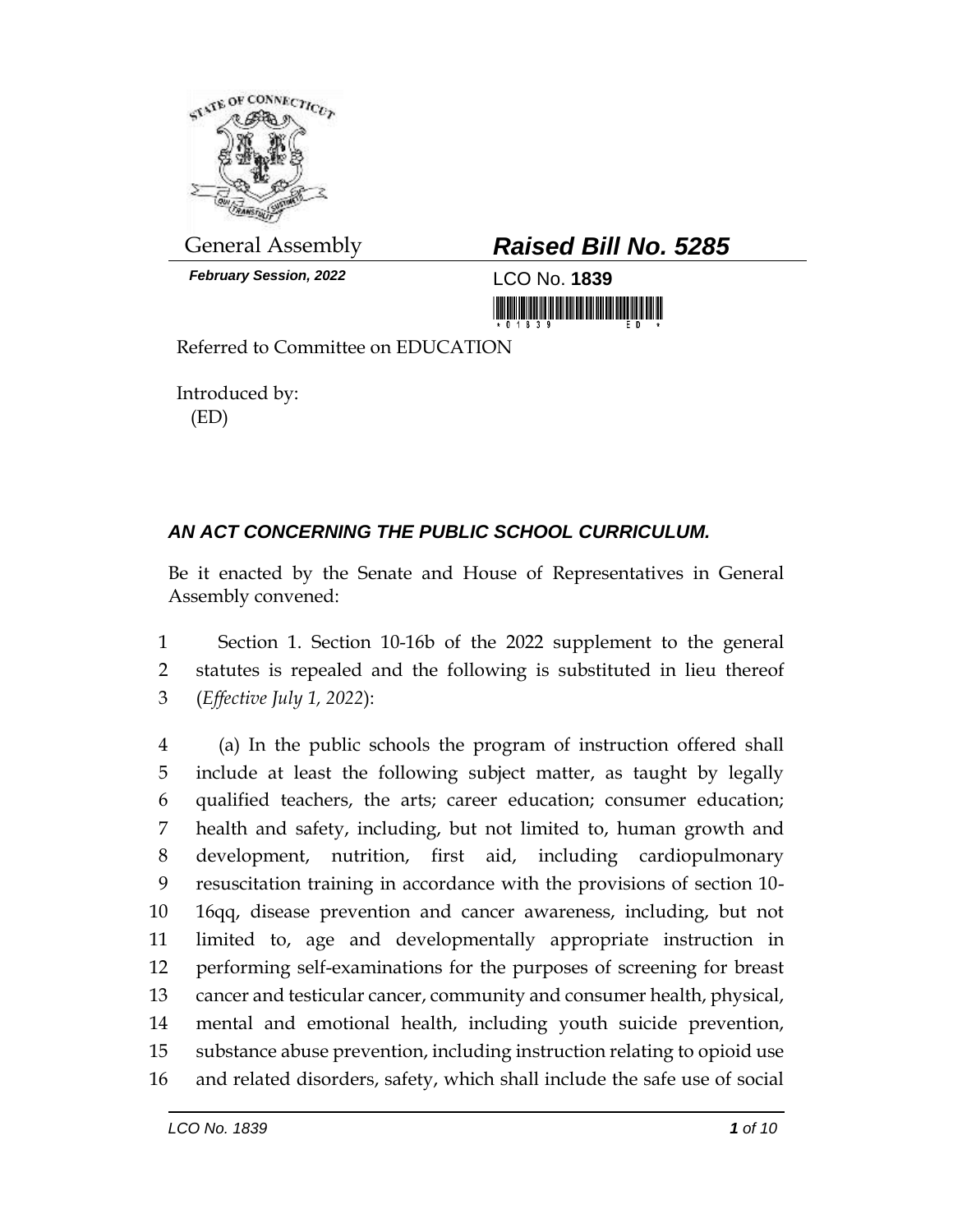media, as defined in section 9-601, and may include the dangers of gang membership, and accident prevention; language arts, including reading, writing, grammar, speaking and spelling; mathematics; physical education; science, which **[**may**]** shall include the climate change curriculum described in subsection (d) of this section; social studies, including, but not limited to, citizenship, economics, geography, government, history and Holocaust and genocide education and awareness in accordance with the provisions of section 10-18f; African- American and black studies in accordance with the provisions of section 10-16ss; Puerto Rican and Latino studies in accordance with the provisions of section 10-16ss; computer programming instruction; and in addition, on at least the secondary level, one or more world languages; vocational education; and the black and Latino studies course in accordance with the provisions of sections 10-16tt and 10- 16uu. For purposes of this subsection, world languages shall include American Sign Language, provided such subject matter is taught by a qualified instructor under the supervision of a teacher who holds a certificate issued by the State Board of Education. For purposes of this subsection, the "arts" means any form of visual or performing arts, which may include, but not be limited to, dance, music, art and theatre.

 (b) If a local or regional board of education requires its pupils to take a course in a world language, the parent or guardian of a pupil identified as deaf or hard of hearing may request in writing that such pupil be exempted from such requirement and, if such a request is made, such pupil shall be exempt from such requirement.

 (c) Each local and regional board of education shall on September 1, 1982, and annually thereafter at such time and in such manner as the Commissioner of Education shall request, attest to the State Board of Education that such local or regional board of education offers at least the program of instruction required pursuant to this section, and that such program of instruction is planned, ongoing and systematic.

 (d) The State Board of Education shall make available curriculum materials and such other materials as may assist local and regional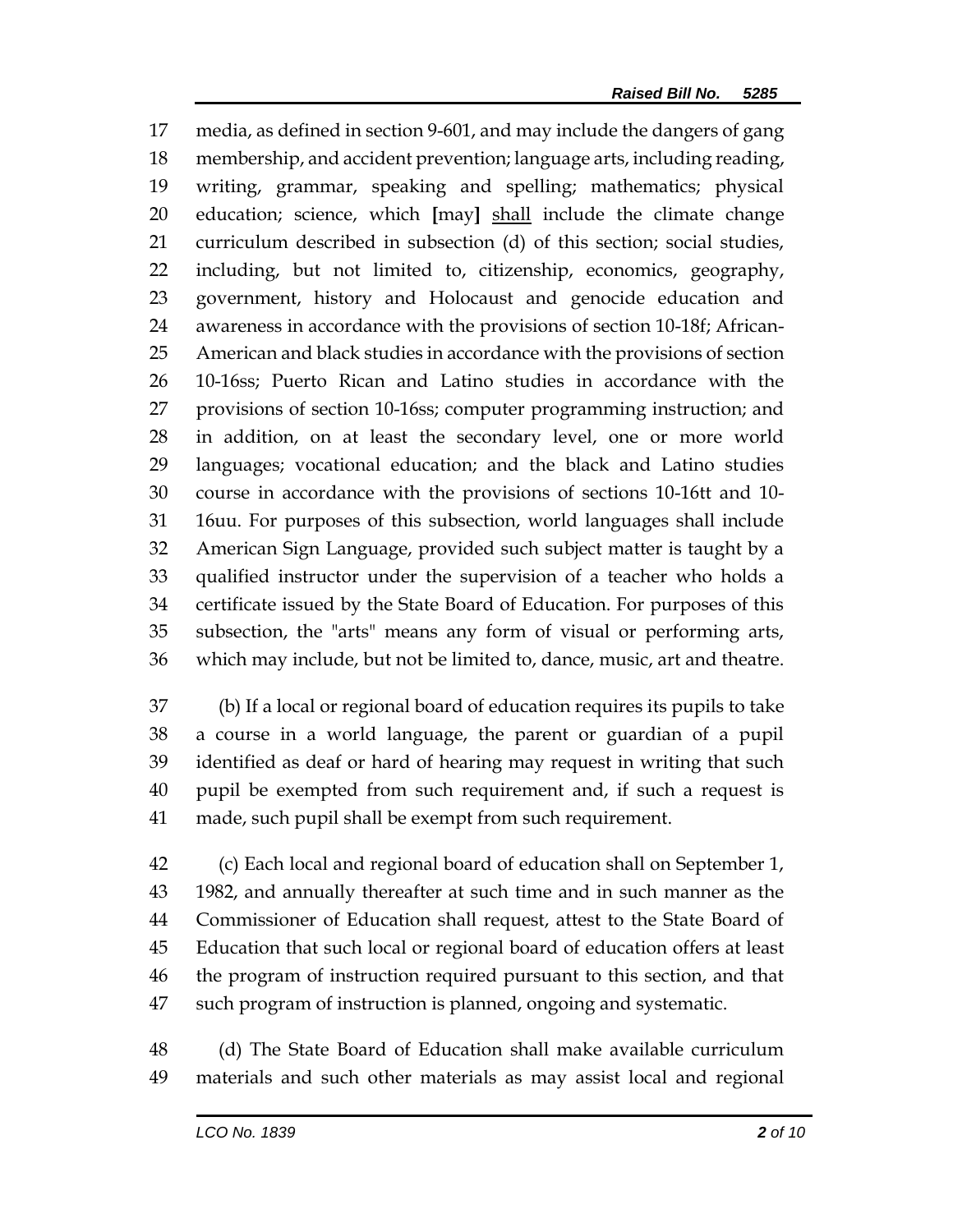boards of education in developing instructional programs pursuant to this section. The State Board of Education, within available appropriations and utilizing available resource materials, shall assist and encourage local and regional boards of education to include: (1) Holocaust and genocide education and awareness; (2) the historical events surrounding the Great Famine in Ireland; (3) African-American and black studies; (4) Puerto Rican and Latino studies; (5) Native American history; (6) personal financial management, including, but not limited to, financial literacy as developed in the plan provided under section 10-16pp; (7) training in cardiopulmonary resuscitation and the use of automatic external defibrillators; (8) labor history and law, including organized labor, the collective bargaining process, existing legal protections in the workplace, the history and economics of free market capitalism and entrepreneurialism, and the role of labor and capitalism in the development of the American and world economies; (9) climate change consistent with the Next Generation Science Standards; (10) topics approved by the state board upon the request of local or regional boards of education as part of the program of instruction offered pursuant to subsection (a) of this section; and (11) instruction relating to the Safe Haven Act, sections 17a-57 to 17a-61, inclusive. The Department of Energy and Environmental Protection shall be available to each local and regional board of education for the development of curriculum on climate change as described in this subsection.

 Sec. 2. Section 10-16b of the 2022 supplement to the general statutes, as amended by section 397 of public act 21-2 of the June special session, is repealed and the following is substituted in lieu thereof (*Effective July 1, 2022*):

 (a) In the public schools the program of instruction offered shall include at least the following subject matter, as taught by legally qualified teachers, the arts; career education; consumer education; health and safety, including, but not limited to, human growth and development, nutrition, first aid, including cardiopulmonary resuscitation training in accordance with the provisions of section 10-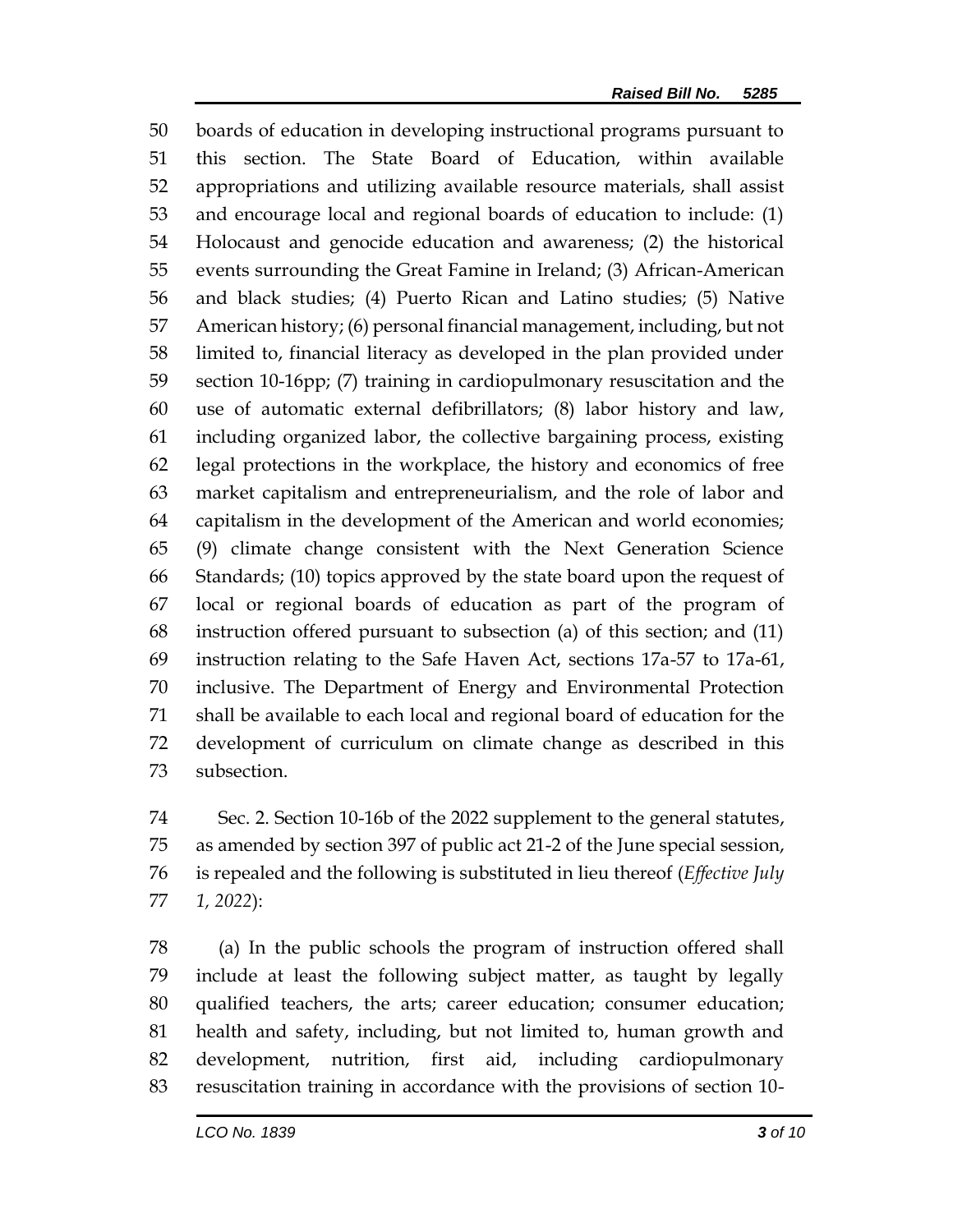16qq, disease prevention and cancer awareness, including, but not limited to, age and developmentally appropriate instruction in performing self-examinations for the purposes of screening for breast cancer and testicular cancer, community and consumer health, physical, mental and emotional health, including youth suicide prevention, substance abuse prevention, including instruction relating to opioid use and related disorders, safety, which shall include the safe use of social media, as defined in section 9-601, and may include the dangers of gang membership, and accident prevention; language arts, including reading, writing, grammar, speaking and spelling; mathematics; physical education; science, which **[**may**]** shall include the climate change curriculum described in subsection (d) of this section; social studies, including, but not limited to, citizenship, economics, geography, government, history and Holocaust and genocide education and awareness in accordance with the provisions of section 10-18f; African- American and black studies in accordance with the provisions of section 10-16ss; Puerto Rican and Latino studies in accordance with the provisions of section 10-16ss; computer programming instruction; and in addition, on at least the secondary level, one or more world languages; vocational education; and the black and Latino studies course in accordance with the provisions of sections 10-16tt and 10- 16uu. For purposes of this subsection, world languages shall include American Sign Language, provided such subject matter is taught by a qualified instructor under the supervision of a teacher who holds a certificate issued by the State Board of Education. For purposes of this subsection, the "arts" means any form of visual or performing arts, which may include, but not be limited to, dance, music, art and theatre; "reading" means evidenced-based instruction that focuses on competency in the following areas of reading: Oral language, phonemic awareness, phonics, fluency, vocabulary, rapid automatic name or letter name fluency and reading comprehension.

 (b) If a local or regional board of education requires its pupils to take a course in a world language, the parent or guardian of a pupil identified as deaf or hard of hearing may request in writing that such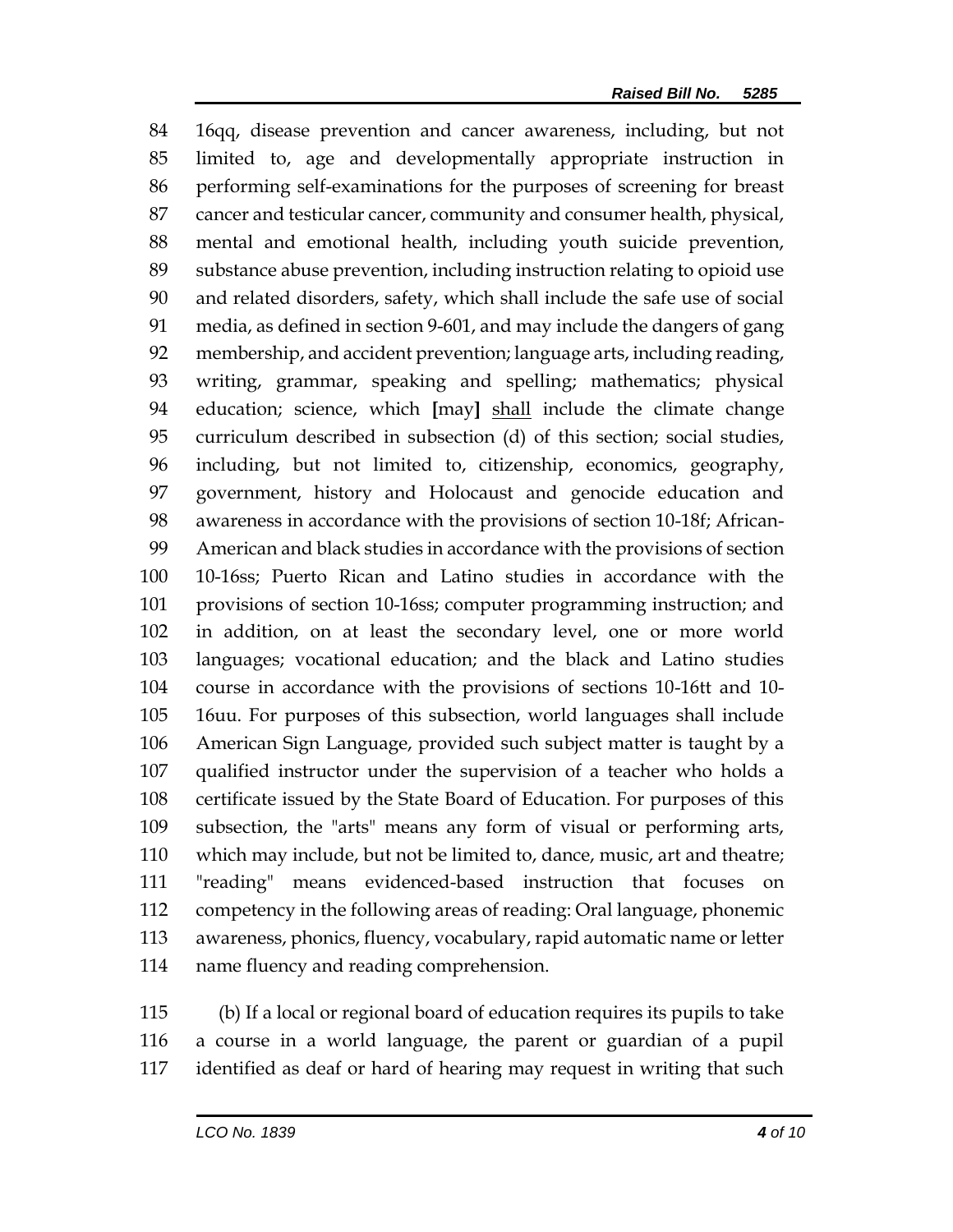pupil be exempted from such requirement and, if such a request is made, such pupil shall be exempt from such requirement.

 (c) Each local and regional board of education shall on September 1, 1982, and annually thereafter at such time and in such manner as the Commissioner of Education shall request, attest to the State Board of Education that such local or regional board of education offers at least the program of instruction required pursuant to this section, and that such program of instruction is planned, ongoing and systematic.

 (d) The State Board of Education shall make available curriculum materials and such other materials as may assist local and regional boards of education in developing instructional programs pursuant to this section. The State Board of Education, within available appropriations and utilizing available resource materials, shall assist and encourage local and regional boards of education to include: (1) Holocaust and genocide education and awareness; (2) the historical events surrounding the Great Famine in Ireland; (3) African-American and black studies; (4) Puerto Rican and Latino studies; (5) Native American history; (6) personal financial management, including, but not limited to, financial literacy as developed in the plan provided under section 10-16pp; (7) training in cardiopulmonary resuscitation and the use of automatic external defibrillators; (8) labor history and law, including organized labor, the collective bargaining process, existing legal protections in the workplace, the history and economics of free market capitalism and entrepreneurialism, and the role of labor and capitalism in the development of the American and world economies; (9) climate change consistent with the Next Generation Science Standards; (10) topics approved by the state board upon the request of local or regional boards of education as part of the program of instruction offered pursuant to subsection (a) of this section; and (11) instruction relating to the Safe Haven Act, sections 17a-57 to 17a-61, inclusive. The Department of Energy and Environmental Protection shall be available to each local and regional board of education for the development of curriculum on climate change as described in this subsection.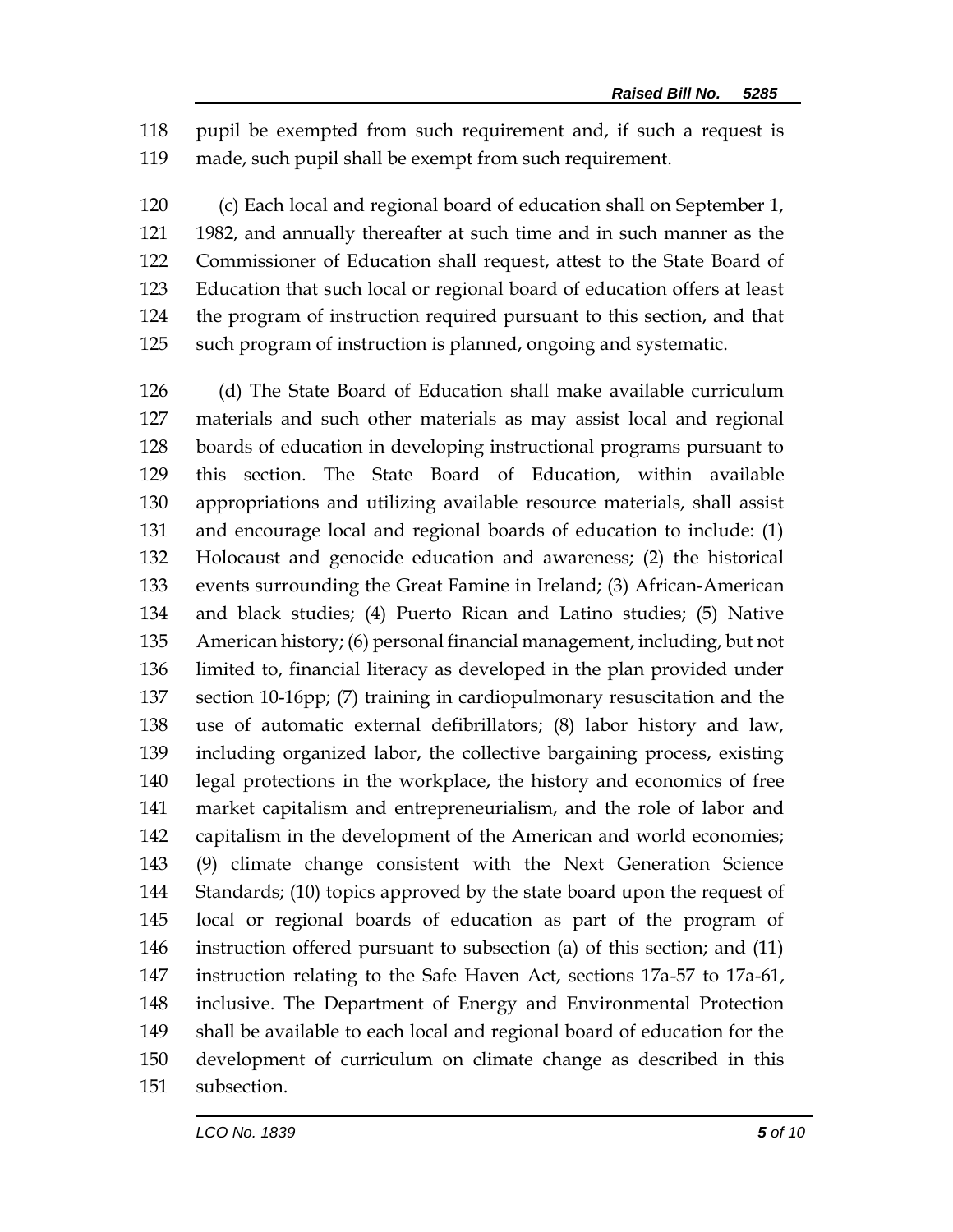Sec. 3. Section 10-16b of the 2022 supplement to the general statutes, as amended by section 376 of public act 21-2 of the June special session, is repealed and the following is substituted in lieu thereof (*Effective July 1, 2023*):

 (a) In the public schools the program of instruction offered shall include at least the following subject matter, as taught by legally qualified teachers, the arts; career education; consumer education; health and safety, including, but not limited to, human growth and development, nutrition, first aid, including cardiopulmonary resuscitation training in accordance with the provisions of section 10- 16qq, disease prevention and cancer awareness, including, but not limited to, age and developmentally appropriate instruction in performing self-examinations for the purposes of screening for breast cancer and testicular cancer, community and consumer health, physical, mental and emotional health, including youth suicide prevention, substance abuse prevention, including instruction relating to opioid use and related disorders, safety, which shall include the safe use of social media, as defined in section 9-601, and may include the dangers of gang membership, and accident prevention; language arts, including reading, writing, grammar, speaking and spelling; mathematics; physical education; science, which **[**may**]** shall include the climate change curriculum described in subsection (d) of this section; social studies, including, but not limited to, citizenship, economics, geography, government, history and Holocaust and genocide education and awareness in accordance with the provisions of section 10-18f; African- American and black studies in accordance with the provisions of section 10-16ss; Puerto Rican and Latino studies in accordance with the provisions of section 10-16ss; Native American studies, in accordance with the provisions of section 10-16vv; computer programming instruction; and in addition, on at least the secondary level, one or more world languages; vocational education; and the black and Latino studies course in accordance with the provisions of sections 10-16tt and 10- 16uu. For purposes of this subsection, world languages shall include American Sign Language, provided such subject matter is taught by a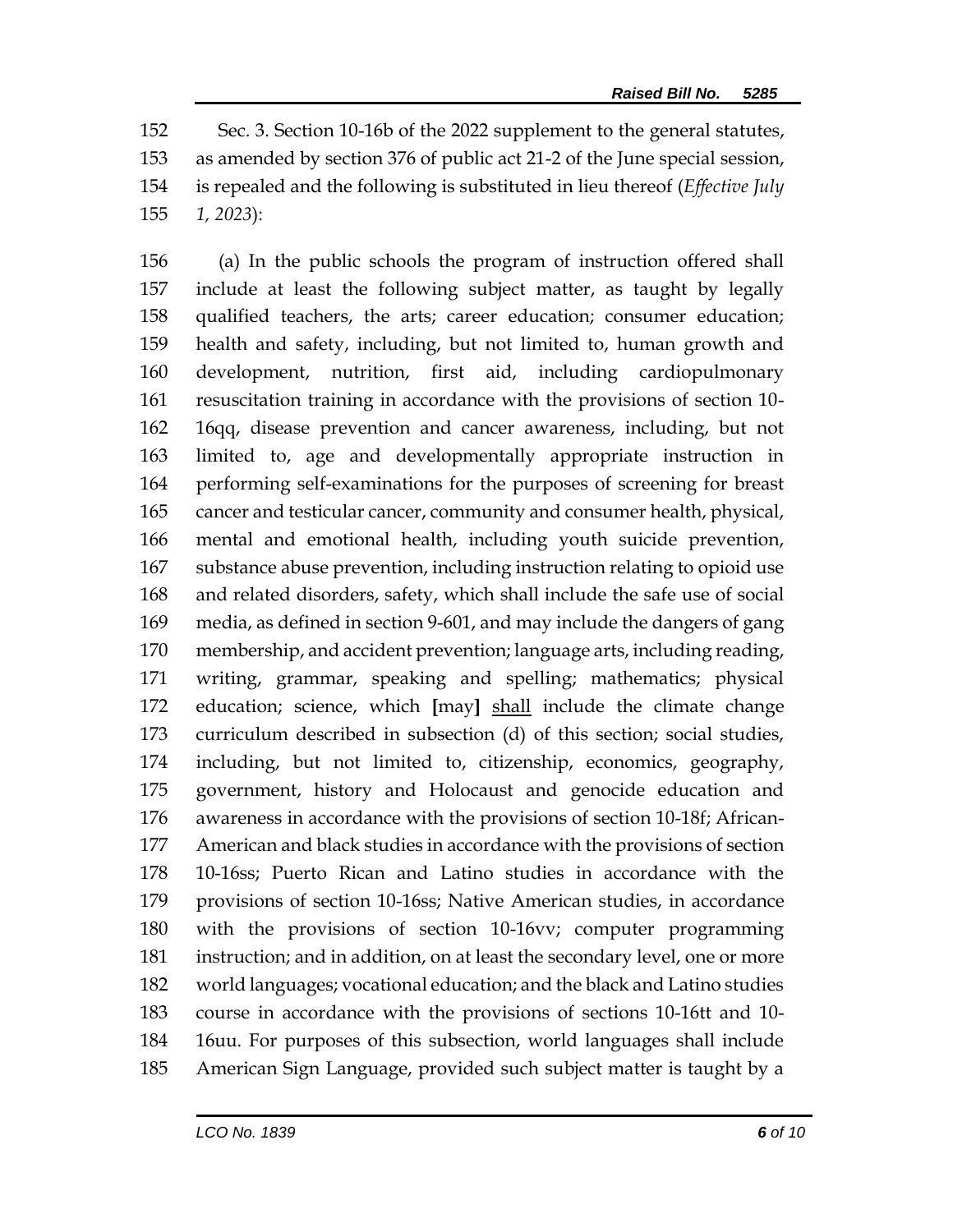qualified instructor under the supervision of a teacher who holds a certificate issued by the State Board of Education. For purposes of this subsection, the "arts" means any form of visual or performing arts, which may include, but not be limited to, dance, music, art and theatre.

 (b) If a local or regional board of education requires its pupils to take a course in a world language, the parent or guardian of a pupil identified as deaf or hard of hearing may request in writing that such pupil be exempted from such requirement and, if such a request is made, such pupil shall be exempt from such requirement.

 (c) Each local and regional board of education shall on September 1, 1982, and annually thereafter at such time and in such manner as the Commissioner of Education shall request, attest to the State Board of Education that such local or regional board of education offers at least the program of instruction required pursuant to this section, and that such program of instruction is planned, ongoing and systematic.

 (d) The State Board of Education shall make available curriculum materials and such other materials as may assist local and regional boards of education in developing instructional programs pursuant to this section. The State Board of Education, within available appropriations and utilizing available resource materials, shall assist and encourage local and regional boards of education to include: (1) Holocaust and genocide education and awareness; (2) the historical events surrounding the Great Famine in Ireland; (3) African-American and black studies; (4) Puerto Rican and Latino studies; (5) Native American studies; (6) personal financial management, including, but not limited to, financial literacy as developed in the plan provided under section 10-16pp; (7) training in cardiopulmonary resuscitation and the use of automatic external defibrillators; (8) labor history and law, including organized labor, the collective bargaining process, existing legal protections in the workplace, the history and economics of free market capitalism and entrepreneurialism, and the role of labor and capitalism in the development of the American and world economies; (9) climate change consistent with the Next Generation Science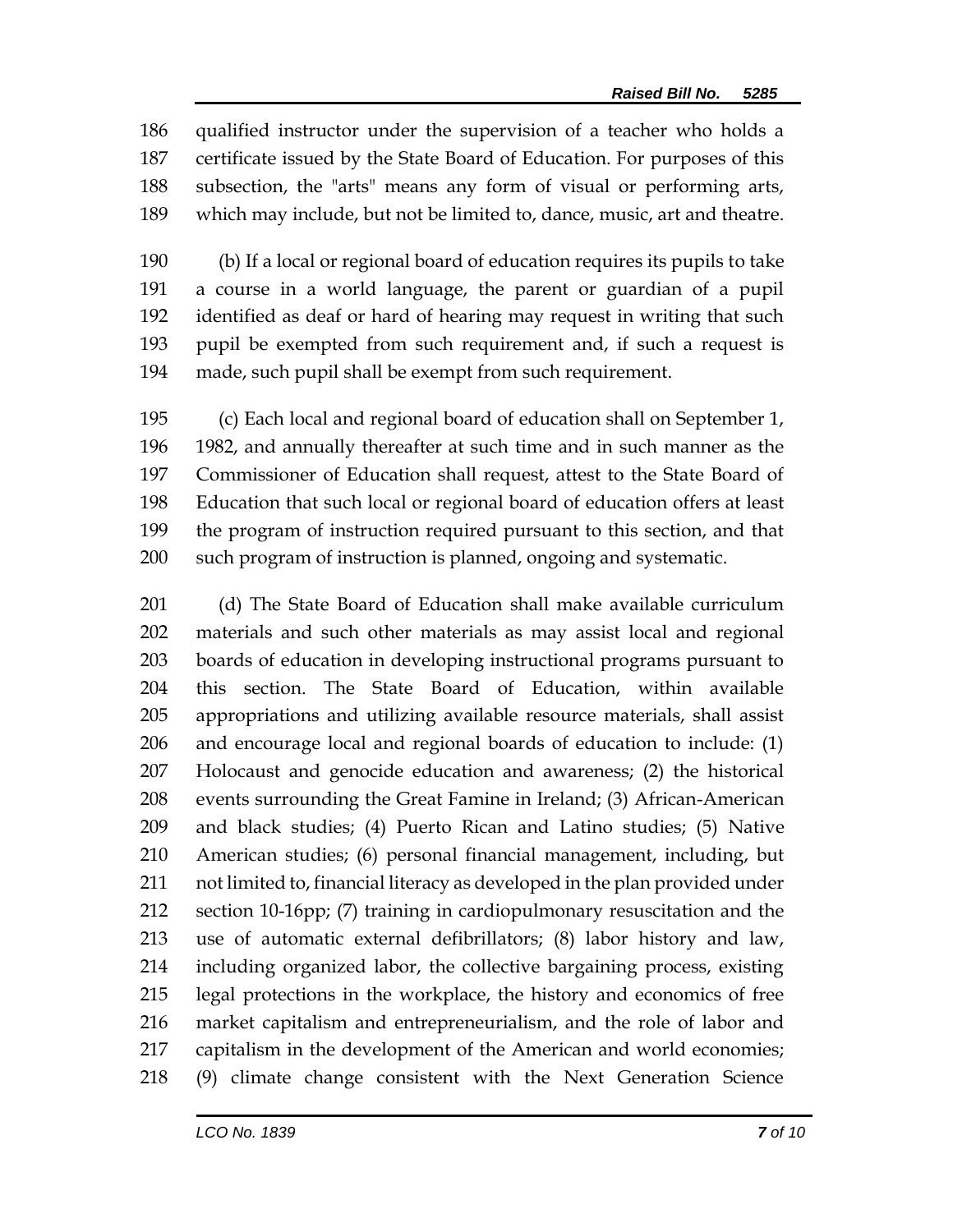Standards; (10) topics approved by the state board upon the request of local or regional boards of education as part of the program of instruction offered pursuant to subsection (a) of this section; and (11) instruction relating to the Safe Haven Act, sections 17a-57 to 17a-61, inclusive. The Department of Energy and Environmental Protection shall be available to each local and regional board of education for the development of curriculum on climate change as described in this subsection.

 Sec. 4. (*Effective July 1, 2022*) For the fiscal years ending June 30, 2023, and June 30, 2024, there is established a personal financial management pilot program to be administered by the Capitol Region Education Council. The council shall assist member school districts in the provision of personal financial management instruction using the curriculum materials made available by the State Board of Education, pursuant to subsection (d) of section 10-16b of the general statutes, as amended by 234 this act, during the school year commencing July 1, 2022. Such assistance 235 by the council may include, but need not be limited to, the collection and dissemination of curriculum materials, as developed in the plan provided under section 10-16pp of the general statutes, and the use of advisors who have expertise in personal financial management and who can provide assistance to teachers in such personal financial management instruction in classrooms. For purposes of this section, "member school districts" means those local and regional boards of education that are members of the Capitol Region Education Council.

 Sec. 5. (*Effective from passage*) (a) There is established the Connecticut Civics Education Task Force to study and develop strategies to improve how public schools provide instruction on civics, citizenship and American government to students. Such study shall include, but need not be limited to (1) reviewing existing curricula and the high school graduation requirements, (2) receiving recommendations from educators, administrators and the public, (3) a review of best practices, and (4) exploring the feasibility of establishing public and private partnerships to fund and support enhancements to such instruction.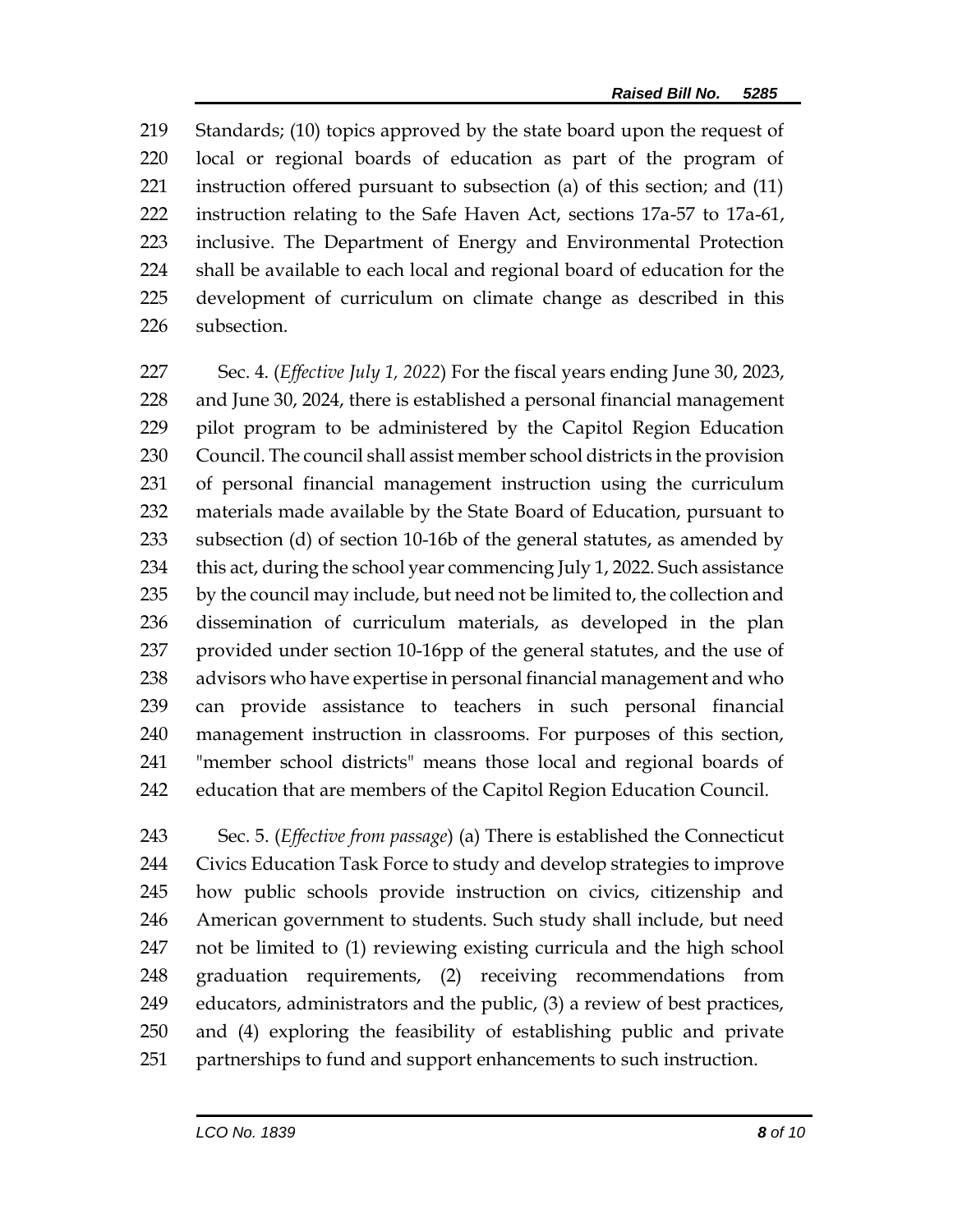(b) The task force shall consist of the following members: (1) Two appointed by the speaker of the House of Representatives, at least one of whom is a certified teacher or school administrator; (2) Two appointed by the president pro tempore of the Senate, at least one of whom is a certified teacher or school administrator; (3) One appointed by the majority leader of the House of Representatives; (4) One appointed by the majority leader of the Senate; (5) Two appointed by the minority leader of the House of Representatives, at least one of whom is a certified teacher or school administrator; (6) Two appointed by the minority leader of the Senate, at least one of whom is a certified teacher or school administrator; (7) One appointed by the chairperson of the Black and Puerto Rican Caucus of the General Assembly; (8) One appointed by the Governor; (9) The Secretary of the State, or the Secretary's designee; (10) The Commissioner of Education, or the commissioner's designee; (11) The Chief Justice of the Supreme Court, or the chief justice's designee; and (12) The executive director of the Commission on Women, Children, Seniors, Equity and Opportunity, or the executive director's designee. (c) Any member of the task force appointed under subdivision (1), (2), (3), (4), (5) or (6) of subsection (b) of this section may be a member of the General Assembly. (d) All initial appointments to the task force shall be made not later